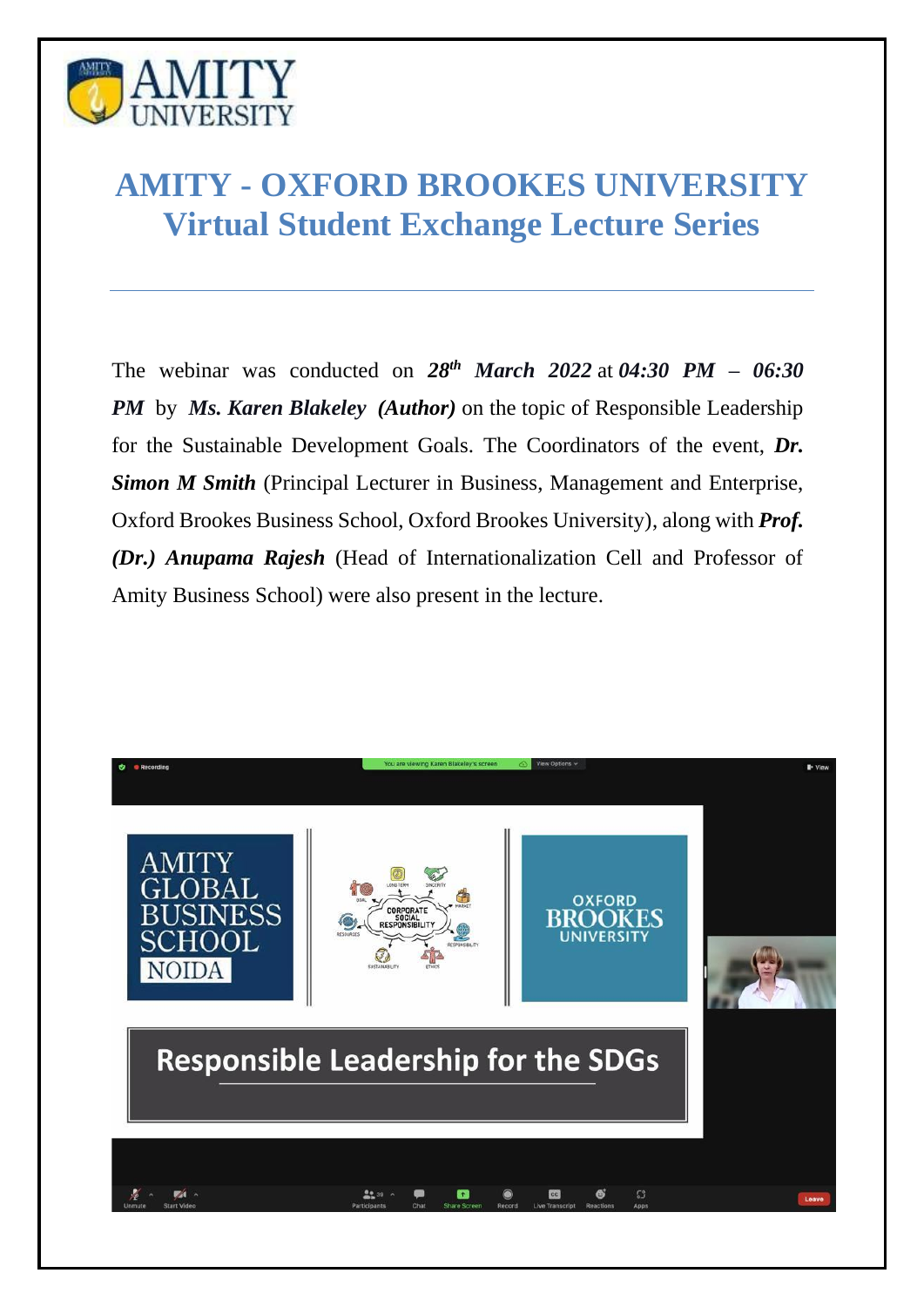Ms. Blakeley delivered a crucial lecture on the Sustainability Mindset Principles devised by Dr. Isabel Rimanoczy. She covered the Responsible Leadership practices for the UN's Sustainable Development Goals (SDGs). Today's lecture was exciting; Ms. Blakeley engaged the students with group exercises to apply responsible leadership practices in real-life examples.

The first exercise focused on the planning and strategy of the Sustainable Development Goals in the corporate sector. The students were required to prepare a prototype presentation based on the CEO's decision to engage with two SDGs – 1 and 10, with no poverty and reduced inequalities. The students were given 20 minutes to complete the exercise.

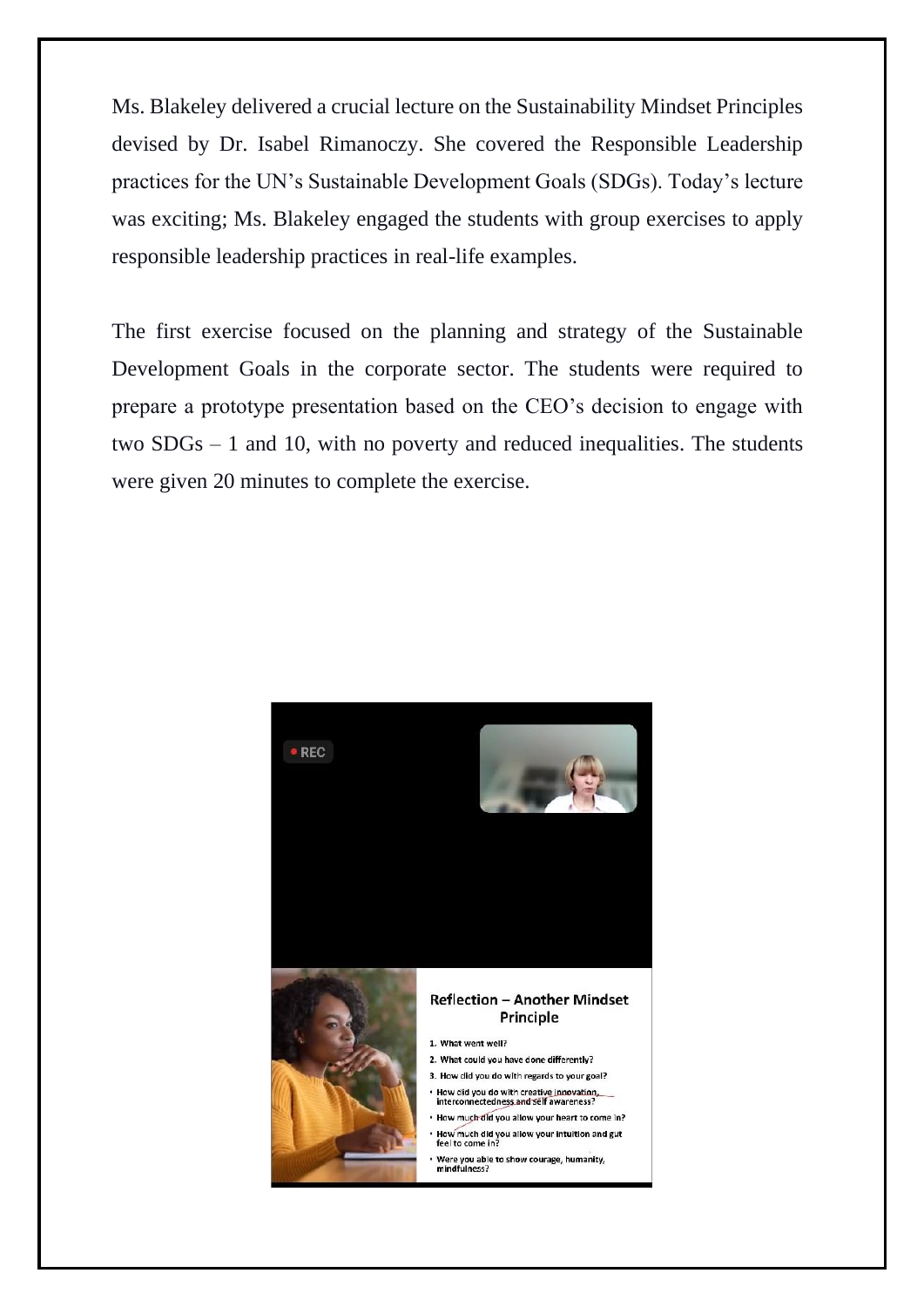Another exercise was conducted by Ms. Blakely, the task required the students to introspect as well as retrospect their own thoughts and past to invigorate the student's mindset principles. The various elements of the exercise included three domains: -

- 1. Mindset Principles
	- Creativity and Innovation
	- Interconnectedness
	- Self-awareness
- 2. Behaviour Exploration
- 3. Character Strength Required
	- Courage
	- **Humanity**
	- **Mindfulness**

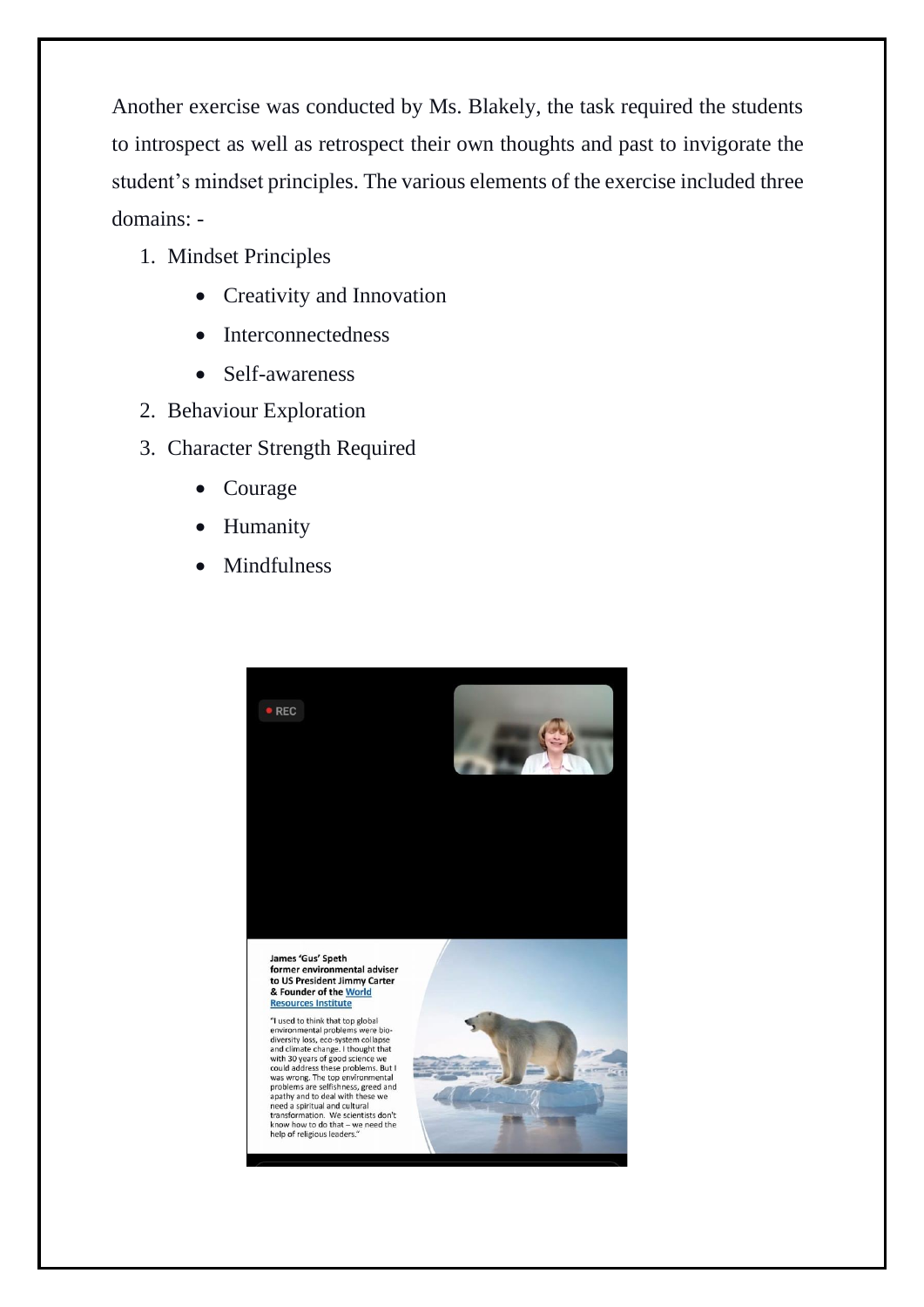The lecture was attended by many students from both the Business Schools and the faculty. More than 100 students from Amity Business School and 25 students from Oxford Brookes Business School were in the gathering. The coordinator for the session was Dr. Simon M. Smith and Dr. Anupama Rajesh.

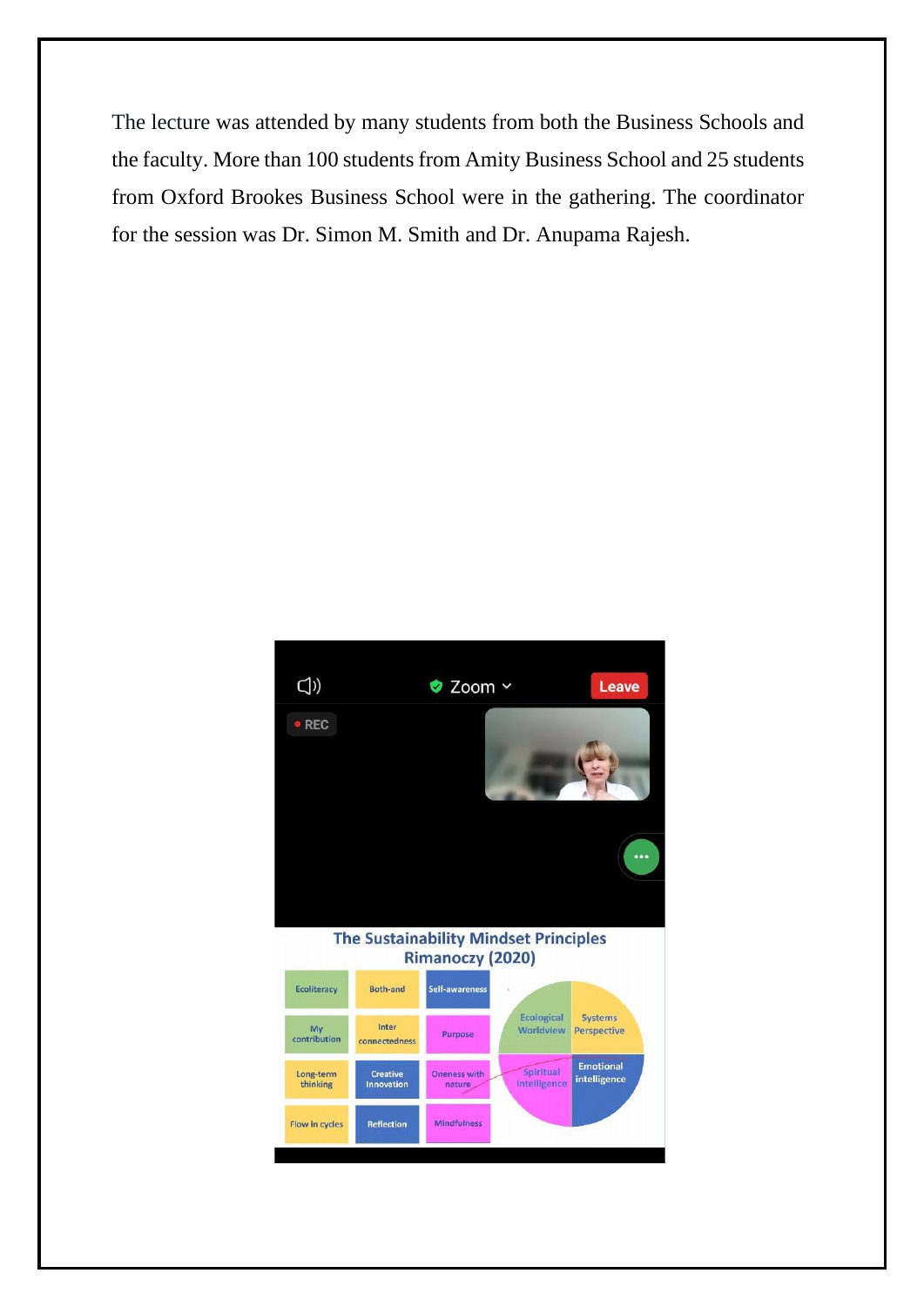## **Exercise**

Imagine you are working for a medium sized legal business in either Delhi or Oxford. Your CEO has decided that she wants to address 'SDG 1' (no poverty) and 'SDG 10' (reduced inequalities) because she is aware that the people who work for her are amongst the highest paid people in the country - they are definitely in the top 1% of earners. She wants you to make a presentation outlining some ideas for the company to consider You will have 20 minutes in your group to discuss your ideas. Make sure you record your ideas and put them in the chat later.



| <b>Mindset Principle</b>                                                                                                                   | <b>Behaviours to Explore</b>                                                                                                                                                                                                                                                                                                                                                                                                  | <b>Character</b><br><b>Strength</b><br><b>Needed</b> |
|--------------------------------------------------------------------------------------------------------------------------------------------|-------------------------------------------------------------------------------------------------------------------------------------------------------------------------------------------------------------------------------------------------------------------------------------------------------------------------------------------------------------------------------------------------------------------------------|------------------------------------------------------|
| <b>Creativity and</b><br><b>Innovation</b>                                                                                                 | To tune into your gut. Share your ideas without fear of them<br>being good or bad. Do not judge yourself or others. Have fun!                                                                                                                                                                                                                                                                                                 | Courage                                              |
| <b>Interconnectedness</b>                                                                                                                  | To tune into you heart. This is not a rational exercise but is<br>encouraging you to access your heart and imagination. What<br>must it feel like to be poor in your country? How must it feel to<br>not be in a position to feed your family? To lose your job? To work<br>long hours for a basic wage? To beg on the streets? Imagine<br>yourself being in their position. Feel the emotions they might be<br>experiencing. | <b>Humanity</b>                                      |
| <b>Self-Awareness</b>                                                                                                                      | To tune into your feelings. What are you feeling about the<br>exercise - now and as you go into it? Anxiety or concern? If so<br>what are you concerned about? Can you feel your defence<br>mechanisms showing up? Or do feel confident? You love offering<br>your opinion. Can you focus on helping others to express their<br>opinions? Can you change your behaviour pattern in groups?                                    | <b>Mindfulness</b>                                   |
| Establish a personal goal for this exercise - what do you want to<br>practise that will strengthen one of these mindset principles in you? |                                                                                                                                                                                                                                                                                                                                                                                                                               |                                                      |